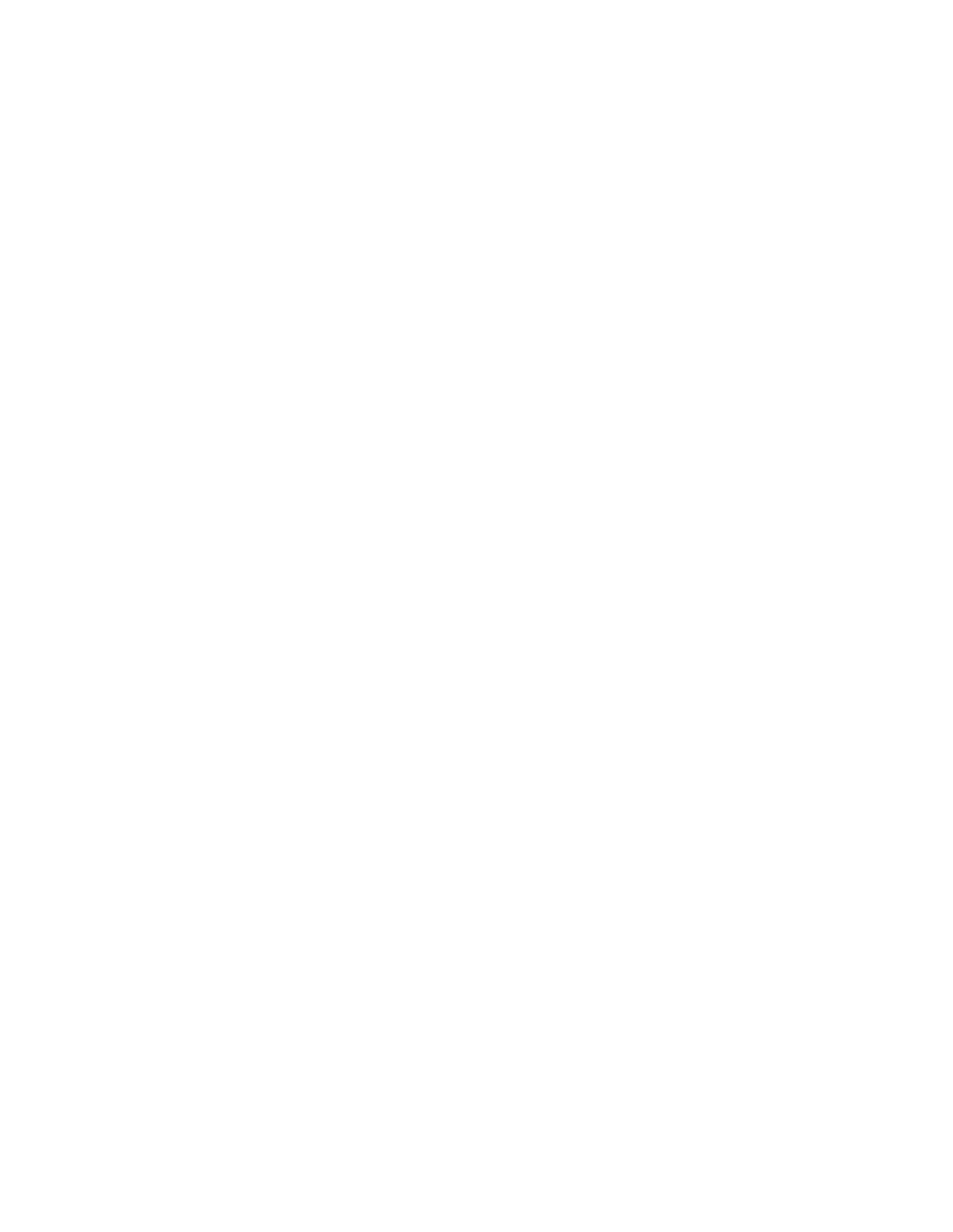Page 1, line 15-16:

E. de Kemp's comment:

Assumption here is that the entire uncertainty distribution results from input data accuracy?

Author's answer:

Not necessarily, the present paper does focus solely on this aspect although any kind of quantifiable source of input uncertainty (to include natural variability for example) could be included into the disturbance distributions. It is always possible to compound disturbance distributions further to account for new sources of uncertainty.

Changes to the paper:

…input data [*measurement*] uncertainty…

Page 3, line 20:

E. de Kemp's comment:

What are interpolation ambiguities? Do you mean estimate the unknown variables at unsampled locations?

Author's answer:

In implicit 3D geological modelling each series' interfaces are modelled separately (n.b. in our case there is only one interface per series) and therefore "ignores" all other interfaces. The topological rules exist to solve which unit intersects which and therefore, which interface stops on which.

Changes to the paper:

The mention to "interpolation ambiguities" was removed as it doesn't add significant meaning to the sentence.

Page 3, line 29:

E. de Kemp's comment:

briefly define 'disturbance distribution and relate it to natural phenomina i.e. a natural horizon deformation can be a summation of location translation, block rotation about an axis etc.

Author's answer:

Definition added page 3, line 18.

Changes to the paper:

[*Essentially, a disturbance distribution quantifies the degree of confidence that one has in the input data used for the modeling such as the location of a stratigraphic horizon or the dip of a fault.*]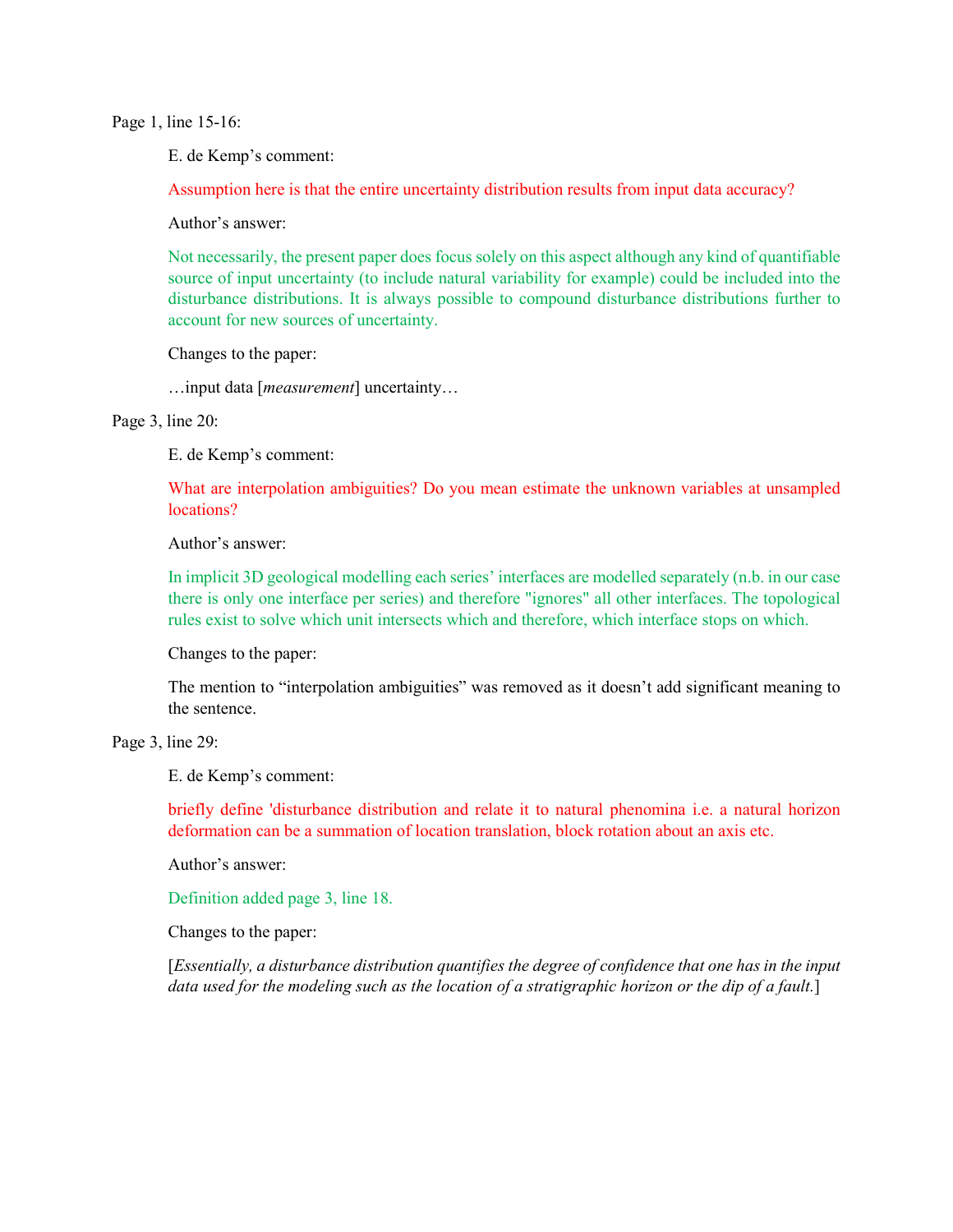Page 4, line 9-14:

E. de Kemp's comment:

Concern here is that you start with afirming that sample points controlling fault geometry may be linearily biased but are still independant? They are apriori spatially dependant should the disturbance function somehow not take into consideration this bias by disturbing the direction of greatest likley variance? Chicken and egg problem as you may not know the prior fault feature continuity direction? More of this in the intro / discussion? The Fisher disurbance is also going to have some prior direction as planar features tend to be rotated preferentially around an axis (i.e. plunge direction).

Author's answer:

In the case where only measurement uncertainty is considered, the dispersion of the disturbance distributions is independent. That is not to say that dispersion is necessarily isotropic or homoscedastic (see Kent distribution in discussion section).

Of course, dispersion dependencies may be added afterwards to update the dispersion parameters. The sampling itself is independent for usual structural inputs regardless of spatial dependencies.

Changes to the paper:

None

Page 5, line 1:

E. de Kemp's comment:

Transposed mean unit vector?

Why do you say transposed just because you use the norm?

Author's answer:

That is the standard form of the vMF distribution. The vector is transposed in order to compute the dot product of x and gamma which directly quantifies their angle on the unit sphere because both are unit vectors.

Changes to the paper:

None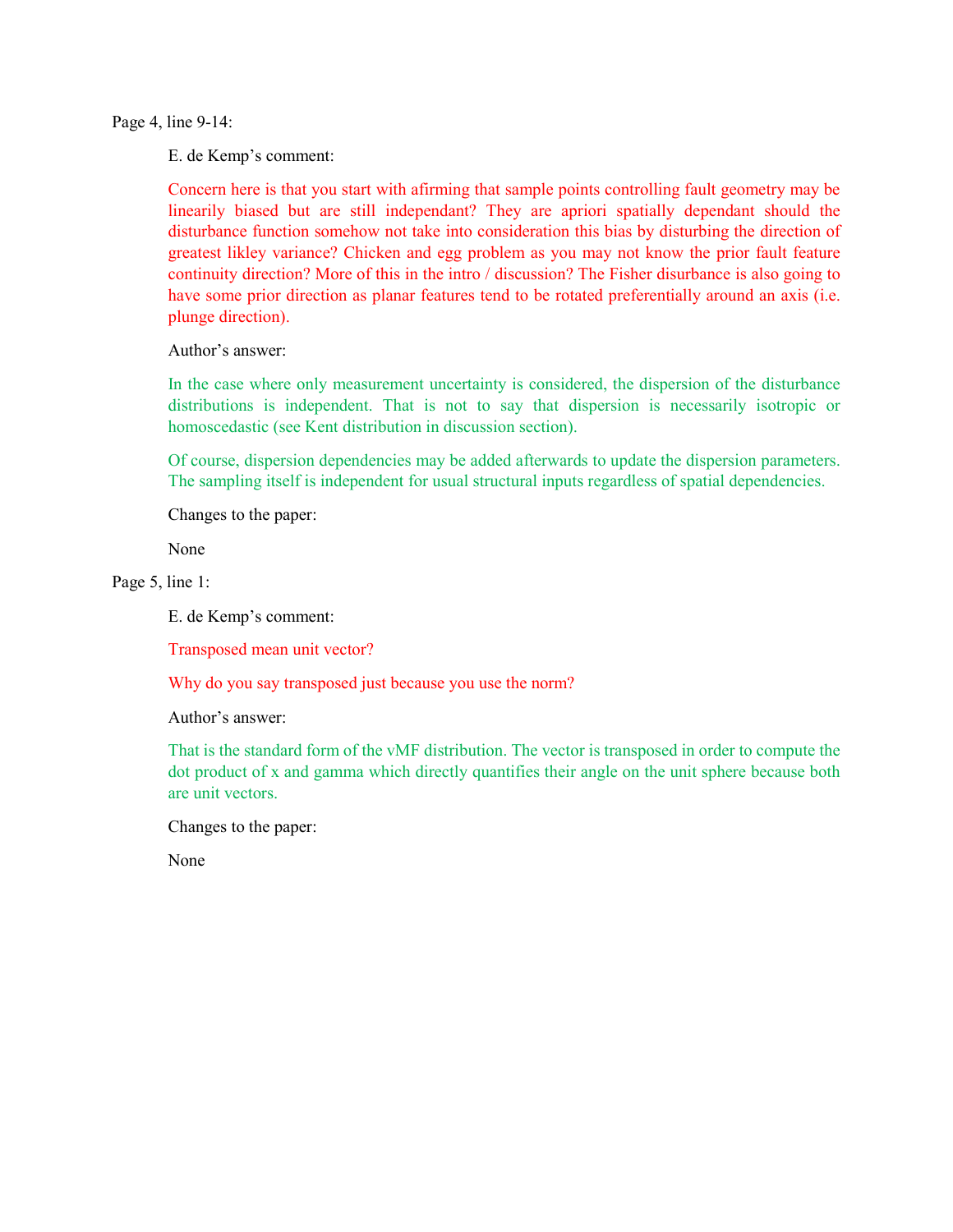Page 5, line 5:

E. de Kemp's comment:

...and if  $K \sim 1$  or = 1 what does that represent? Many geological surfaces locally have vMF distributions that are near 1.

Author's answer:

On the vMF distribution:

- $\kappa = 0$  corresponds to a 95% confidence interval  $\approx 170$  degrees half angle.
- $\kappa = 1$  corresponds to a 95% confidence interval  $\approx 150$  degrees half angle.
- $\kappa = 10$  corresponds to a 95% confidence interval  $\approx$  37 degrees half angle.
- $\kappa = 100$  corresponds to a 95% confidence interval  $\approx 11$  degrees half angle.

Changes to the paper:

None

Page 5, line 9:

E. de Kemp's comment:

where is v in this equation?

Perhaps an example in the appendix?

Author's answer:

Equation updated.

Changes to the paper:

Equation 3 changed from

$$
C_p(\kappa) = \frac{\kappa^{p/2 - 1}}{(2\pi)^{p/2} I_{p/2 - 1}(\kappa)},
$$

to

$$
C_p(\kappa) = \frac{\kappa^{p/2 - 1}}{(2\pi)^{p/2} I_{v = p/2 - 1}(\kappa)},
$$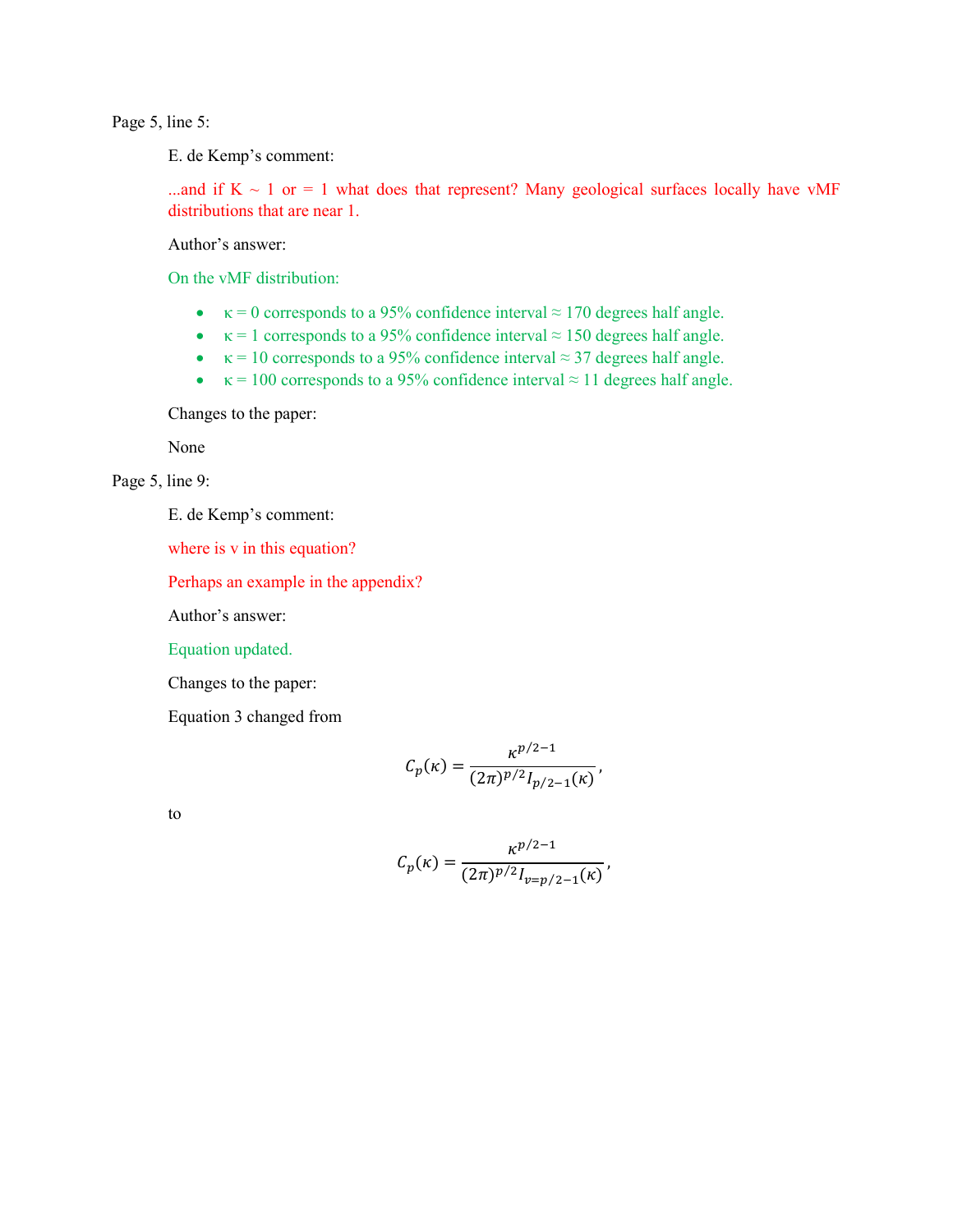Page 5, line 21:

E. de Kemp's comment:

I think you are trying to say it is better to encourage multi-observations per site to come up with a local set of statistics for both location and orientation so that in the end you have the freedom to have many site specific disturbance distributions? If so try to say that in non-statistical language.

Author's answer:

It is a fact that multi observations yield lower dispersion (higher quality) disturbance distributions as a consequence of the usage of the Bayesian framework. Although, no specific recommendation is made at this point of the paper given that demonstration has not been made yet of this enhanced utility. Mention of this specific subject is made in the discussion page 23, line 18.

Changes to the paper:

…makes metrological work [*and multi-observations per site*] a mandatory step to any form of modeling…

Page 5, line 24:

E. de Kemp's comment:

clarify why the distribution is not just described by the population mean and standard deviation? The true mean = population mean AND true dispersion is the standard deviation? Not exacly clear if this is a local sample set or global population you are describing.

Author's answer:

That is so because the true parameters refer to a population whereas observers deal with finite samples.

Changes to the paper:

true mean and dispersion [*of the population*], respectively.

Page 6, line 18:

E. de Kemp's comment:

true if all priors are independent...

Author's answer:

True, however, for repeated measurements made at the same sampling site, the relevant priors are independent.

Changes to the paper:

None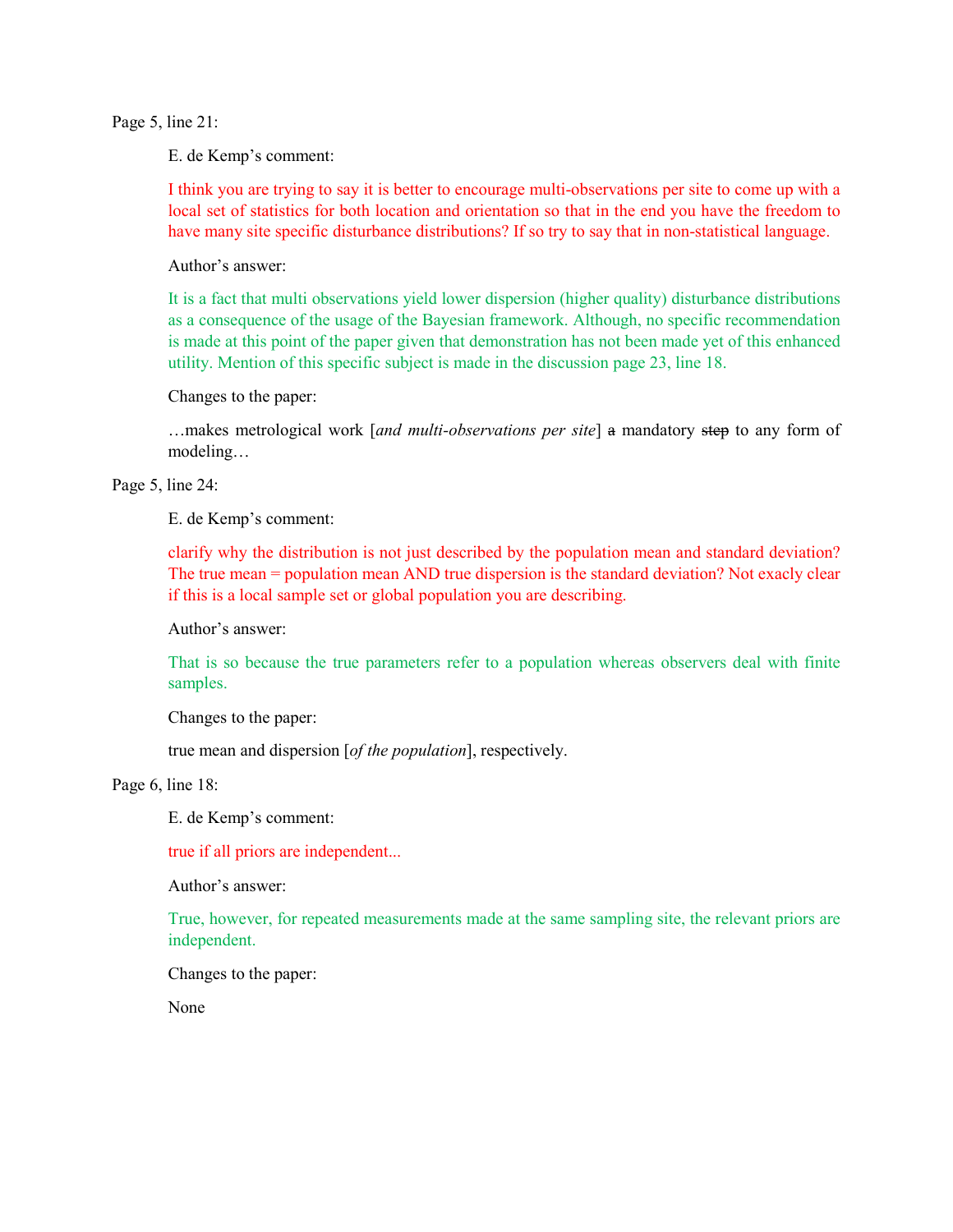Page 7, line 23:

E. de Kemp's comment:

That is not at all clear ...

Author's answer:

Explanation added.

Changes to the paper:

underestimation of dispersion [*because*  $\sigma^2 \geq \frac{\sigma^2}{n}$  $\frac{\sigma^2}{n}$  and  $\kappa \leq \frac{\kappa R}{1+R}$ .

Page 8, line 2:

E. de Kemp's comment:

such as when what is done in practice ? Try to relate the statistical concepts to real world for the reader? Not clear yet how a disturbance distribution would be BEST derived practically or which practice you favor.

Author's answer:

Explanation added.

Changes to the paper:

[*Incorrect informative priors have low dispersion (high precision, 'self-confident') and high bias (low accuracy, 'off target'). This results in an inability of standard Bayesian schemes to update these priors regardless of the strength of the evidence.*]-Prior uncertainty distributions are then inappropriate disturbance distributions To avoid this detrimental effect, and one should sample...

Page 8, line 3:

E. de Kemp's comment:

somehow this is not being communicated well. It should be obvious not just from the math but also from descriptions of what is occuring to the disturbance estimates as one uses priors. Maybe this comes out later in teh case studies?

Author's answer:

More of this is indeed described in the case studies and very visible in Figures 8 and 10.

Changes to the paper:

See above changes.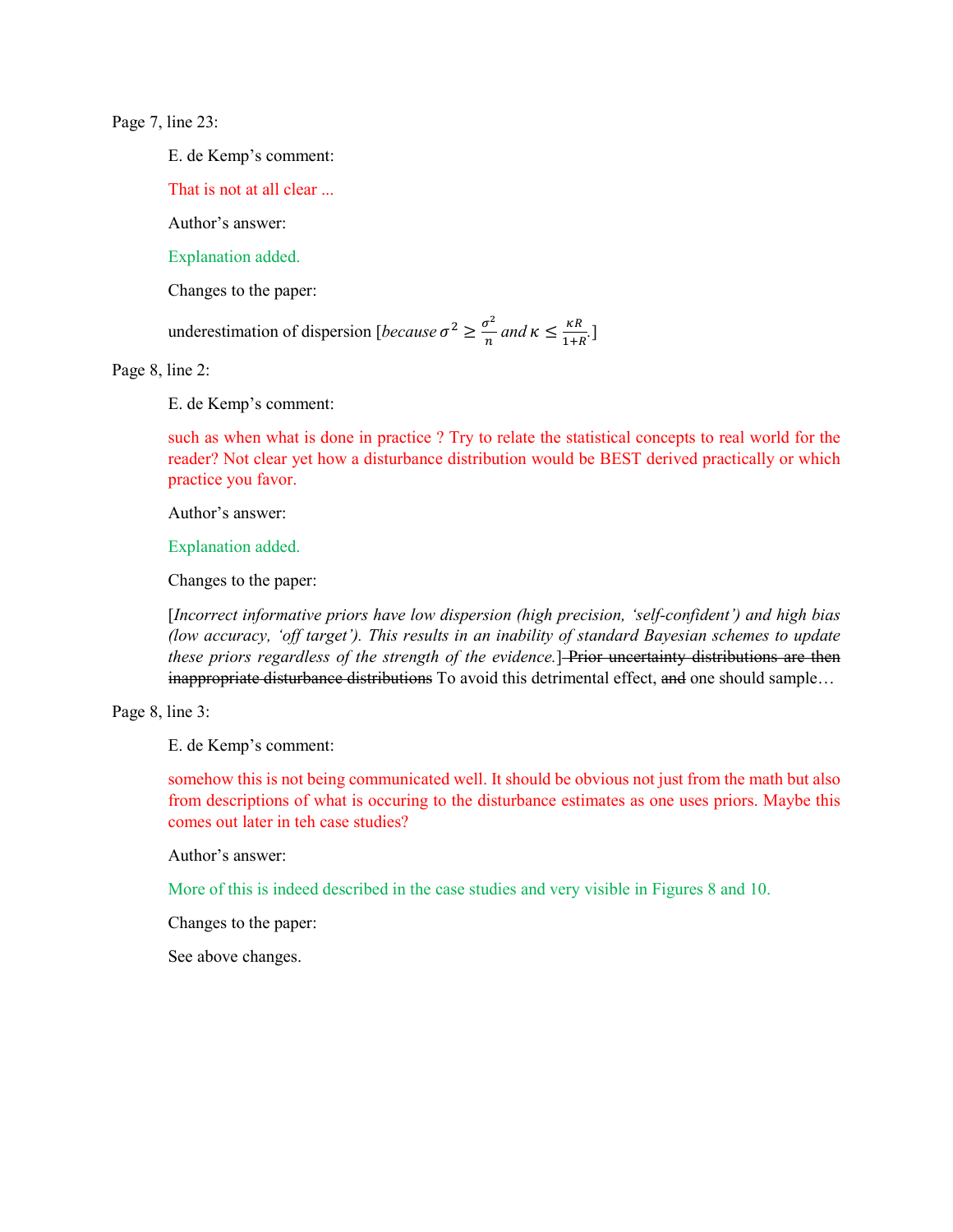Page 8, line 18:

E. de Kemp's comment:

uncertanty and error are used here as equivalent. Is this true?

Author's answer:

**Yes**.

Changes to the paper:

and their uncertainty[*/error*] to be possible (Fig. 4).

Page 8, line 27:

E. de Kemp's comment:

...how could this be done given the operational requirements for geological field studies.

Author's answer:

This is typically metrological lab work, reference to recent work on this topic added.

Changes to the paper:

[*(Allmendinger et al., 2017; Cawood et al., 2017; Novakova and Pavlis, 2017)*]

Page 10, line 16:

E. de Kemp's comment:

no mention of polarity issues? Using bi-direction data as dip vector or poles gives ambiguity as well for near vertical orientations.

Author's answer:

Polarity issues for non-pole based perturbation are mentioned page 10, line 20. More added.

Changes to the paper:

Conversely, poles to planes carry information about polarity implicitly (e.g. the Cartesian pole of a normal horizontal plane is [0,0,1] while its reversed counterpart is [0,0,-1]).

## Page 11, line 8:

E. de Kemp's comment:

a sandstone ? Is it unconsolodated? Gives reader and idead of spatial continuity. How deformed ?

Author's answer:

Details added.

Changes to the paper:

…siliceous detritic type [*ranging from mildly deformed sandstones to siltstones and shales*].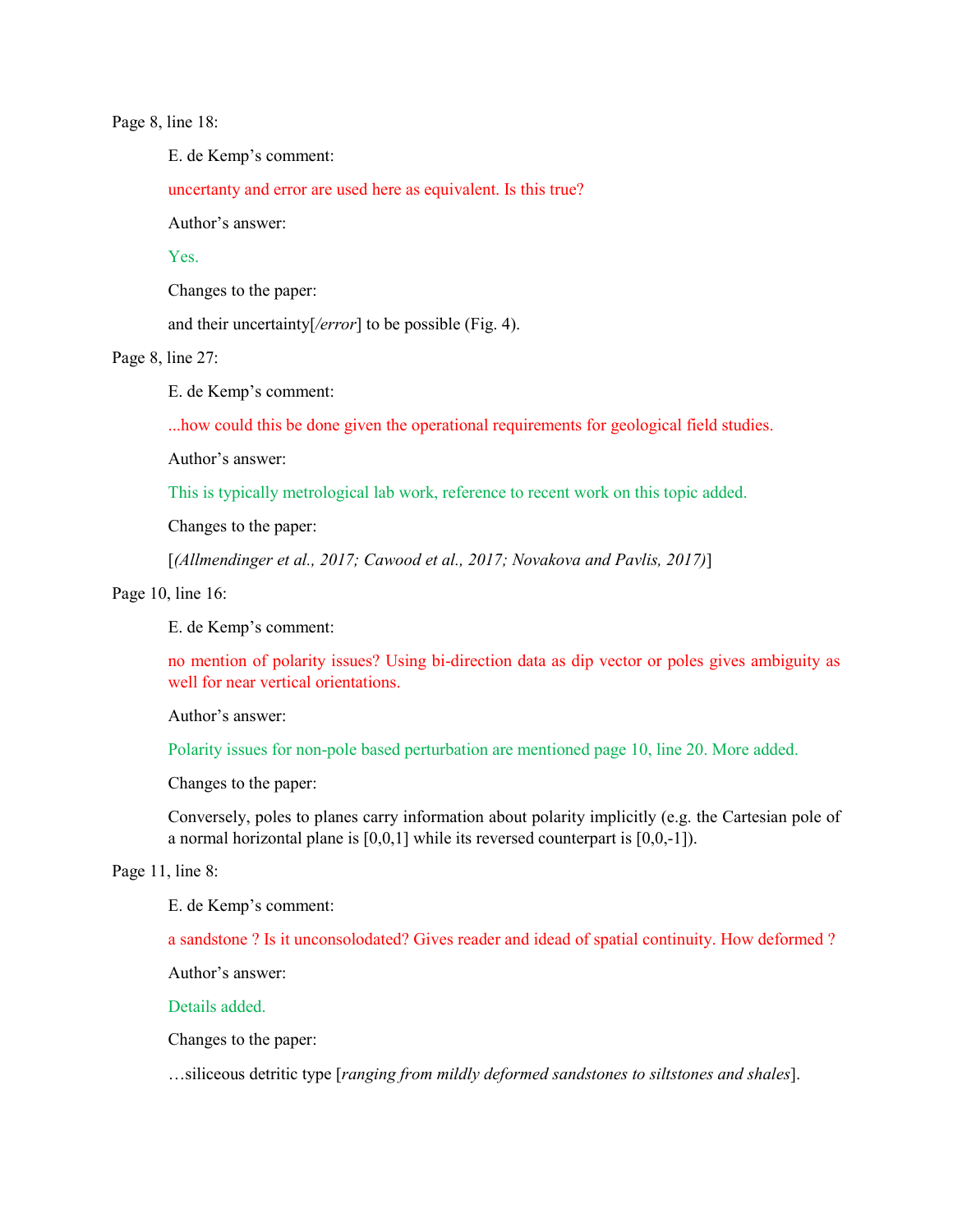Page 11, line 24:

E. de Kemp's comment:

what does this mean? Can you clarify this as it is not a common term even though work has been done to define it by Wellman etc.

Author's answer:

Explanations added.

Changes to the paper:

…entropy uncertainty models. [*Information entropy is a concept derived from Boltzmann equations (Shannon 1948) that is used to measure chaos in categorical systems. Because of this, it is possible to use information Entropy as an index of uncertainty in categorical systems.*].

Page 13, line 2:

E. de Kemp's comment:

Try to state the topic and/or concept so the reader is not always forced to go back to the quoted section. Discussions should be easy to read, and flow from the more rigorous body of the paper. Should not be an back index or summary of the paper.

Author's answer:

Section updated, unnecessary references to previous sections removed, added paragraph page 13, line 25.

Changes to the paper:

[*Note that it is acceptable to use preexisting metrological studies to define the priors (Allmendinger et al., 2017;Cawood et al., 2017;Novakova and Pavlis, 2017) provided that the measurement device and procedure used are similar to that of the studies. To gather multi observations per site is strongly recommended as this practice sharply increases the quality of the disturbance distributions. From a practical point of view this would require field operators to perform several measurements onto the same outcrop. If that is not possible one may group measurements of clustered outcrops together provided that the scale of the modeled area compared to that of the cluster allows it. The authors recommend not grouping clusters that are spread out more than 3 orders of magnitude below the model size (e.g. for a 10km model, clusters of size higher than 10m shall not be grouped).*]